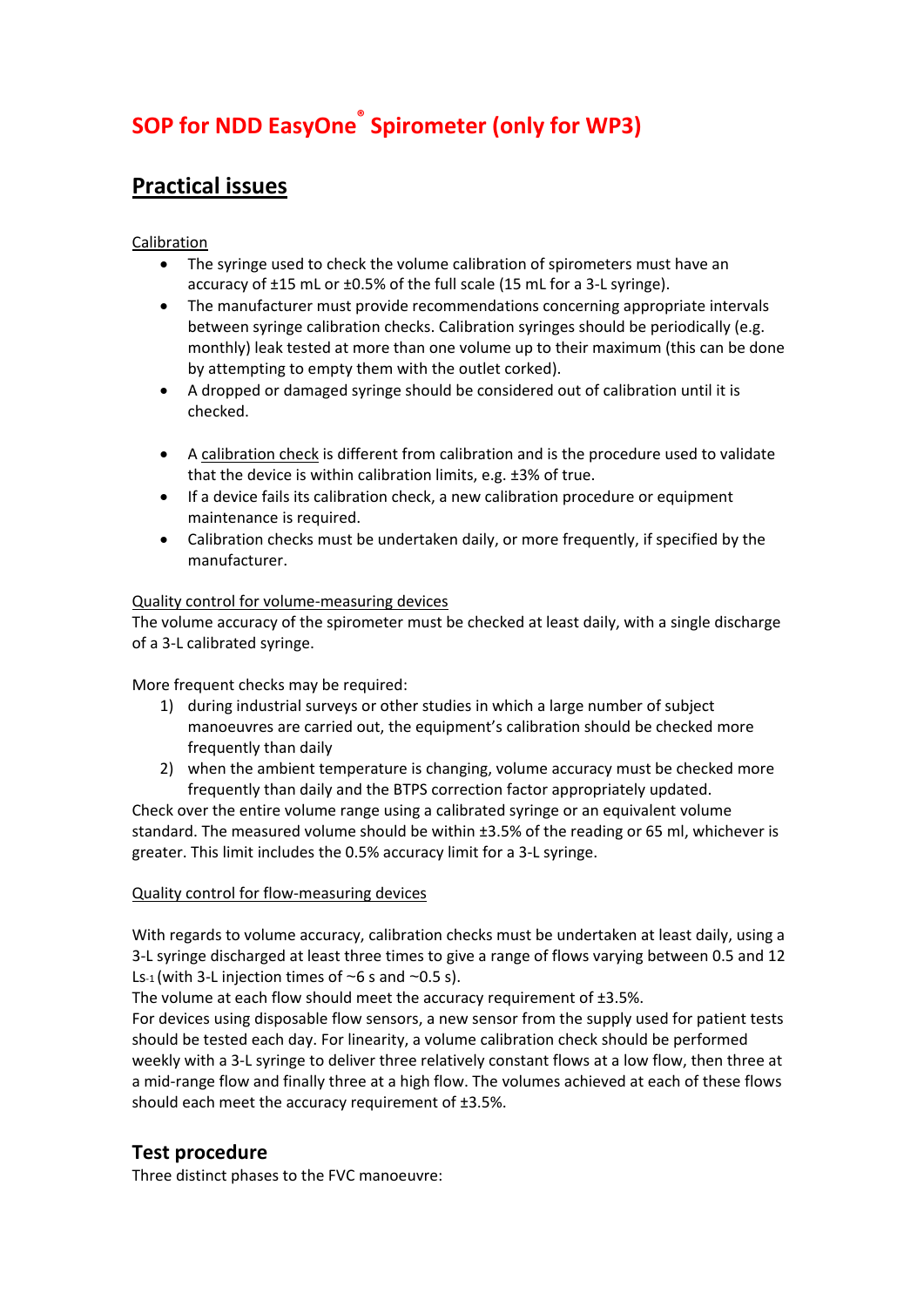- 1) maximal inspiration;
- 2) a ''blast'' of exhalation;
- 3) continued complete exhalation to the end of test (EOT).
	- Check the spirometer calibration
	- Wash hands
	- Instruct and demonstrate the test to the subject, to include
		- o Correct posture with head slightly elevated
		- o Inhale rapidly and completely
		- o Position of the mouthpiece (open circuit)
		- o Exhale with maximal force
	- Perform manoeuvre (closed circuit method)
		- o Have subject assume the correct posture
		- o Attach nose clip, place mouthpiece in mouth and close lips around the mouthpiece
		- o Inhale completely and rapidly with a pause of <1 s at total lung capacity (TLC)
		- o Exhale maximally until no more air can be expelled while maintaining an upright posture
		- o Repeat instructions as necessary, coaching vigorously
	- Repeat for a minimum of three manoeuvres in acceptable limits; no more than eight are usually required
	- Check test repeatability and perform more manoeuvres as necessary.

## **Acceptability criteria for manoeuvres**

- A satisfactory start of test and a satisfactory end of test (EOT), i.e. a plateau in the volume–time curve.
- The subject performed the manoeuvre with a maximum inspiration, a good start, a smooth continuous exhalation and maximal effort:
	- **1)** without an unsatisfactory start of expiration, characterised by excessive hesitation or false start extrapolated volume or EV .5% of FVC or 0.150 L, whichever is greater;
	- **2)** without coughing during the first second of the manoeuvre, thereby affecting the measured FEV<sub>1</sub> value, or any other cough that interferes with the measurement of accurate results;
	- **3)** without early termination of expiration (see End of test criteria section);
	- **4)** without a Valsalva manoeuvre (glottis closure) or hesitation during the manoeuvre that causes a cessation of airflow, which precludes accurate measurement of FFV<sub>1</sub> or FVC:
	- **5)** without a leak;
	- **6)** without an obstructed mouthpiece (e.g. obstruction due to the tongue being placed in front of the mouthpiece, or teeth in front of the mouthpiece, or mouthpiece deformation due to biting);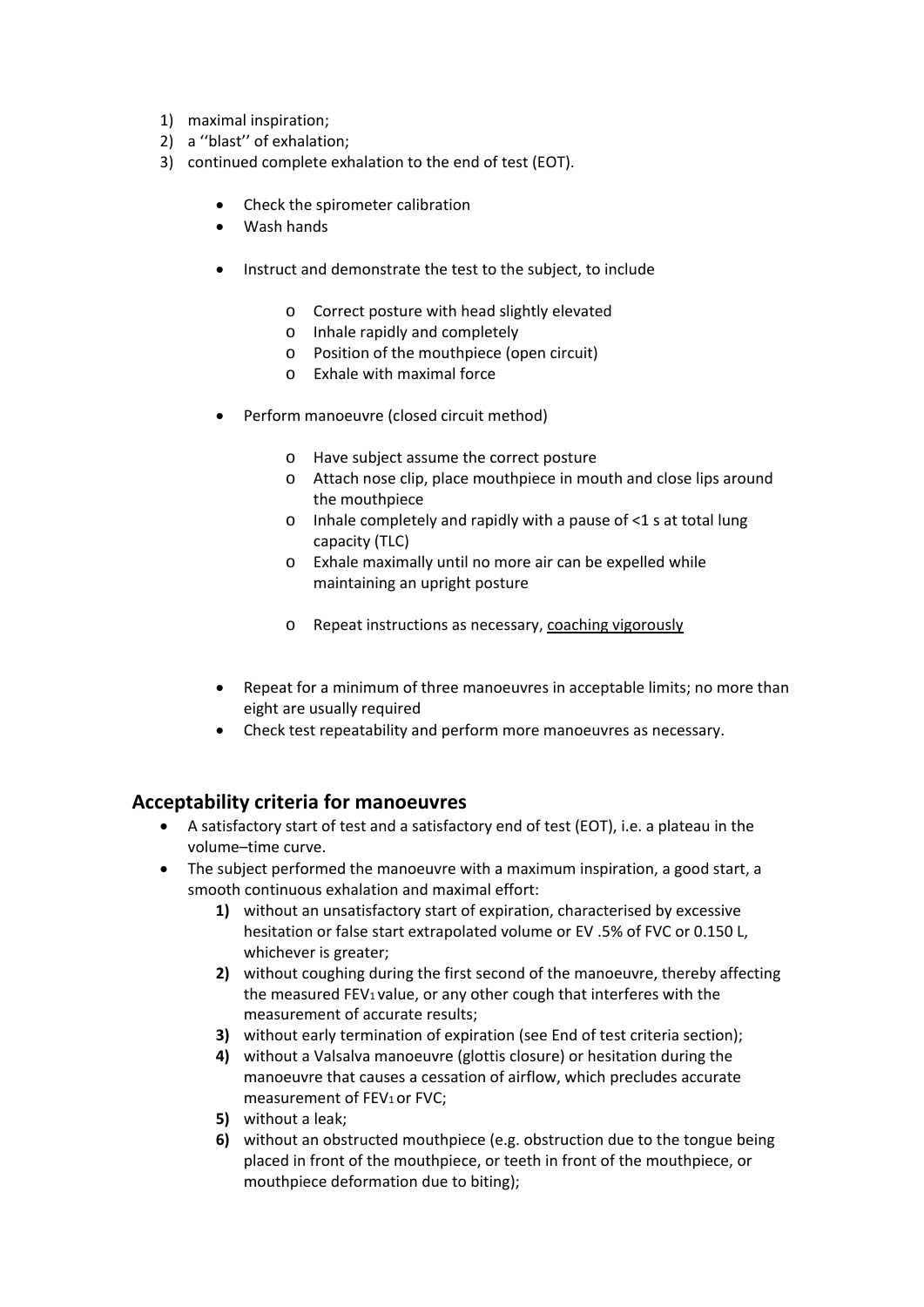**7)** without evidence of an extra breath being taken during the manoeuvre.

It should be noted that a *usable curve* must only *meet conditions 1 and 2* above, while an *acceptable curve* must *meet all of the above seven conditions*.

- The reporting format should include qualifiers indicating the acceptability of each manoeuvre.
- Records of failed such manoeuvres should be retained since they may contain useful information.

#### Between‐manoeuvre criteria

- After three acceptable spirograms have been obtained, apply the following tests
	- o The two largest values of FVC must be within 0.150 L of each other
	- $\circ$  The two largest values of FEV<sub>1</sub> must be within 0.150 L of each other
- If both of these criteria are met, the test session may be concluded
- If both of these criteria are not met,
	- o continue testing until both of the criteria are met with analysis of additional acceptable spirograms or
	- o A total of eight tests have been performed (optional) or
	- o The patient/subject cannot or should not continue

## **3. Health Assessment**

## **3.1 Protocol spirometry**

#### **3.1.1 Overview**

Spirometry is one of the simplest, most effective tests available for the assessment of lung function. A spirometer measures the amount of air a subject inhales or exhales and the rate at which the air is exhaled. The most common spirometric tests require that the subject exhale with as much force as possible after taking a full, deep breath. The subject's effort is called the forced expiratory manoeuvre.

It is an important aim of this study to ensure that all centres are able to execute a common interview and examination schedule and in particular undertake uniform measures for lung function. We will therefore employ the same type of spirometer across all centres ‐ the NDD EasyOne® Spirometer . This is a highly portable spirometer that measures flow and volume by ultra‐sound transit time, is endorsed by the ERS and complies with ATS spirometry standards.

Every spirometry session must be performed according to the SOP by study staff or technicians who have undergone the study training. To ensure data integrity equipment must be regularly cleaned and the calibration checked daily according to manufacturers instructions.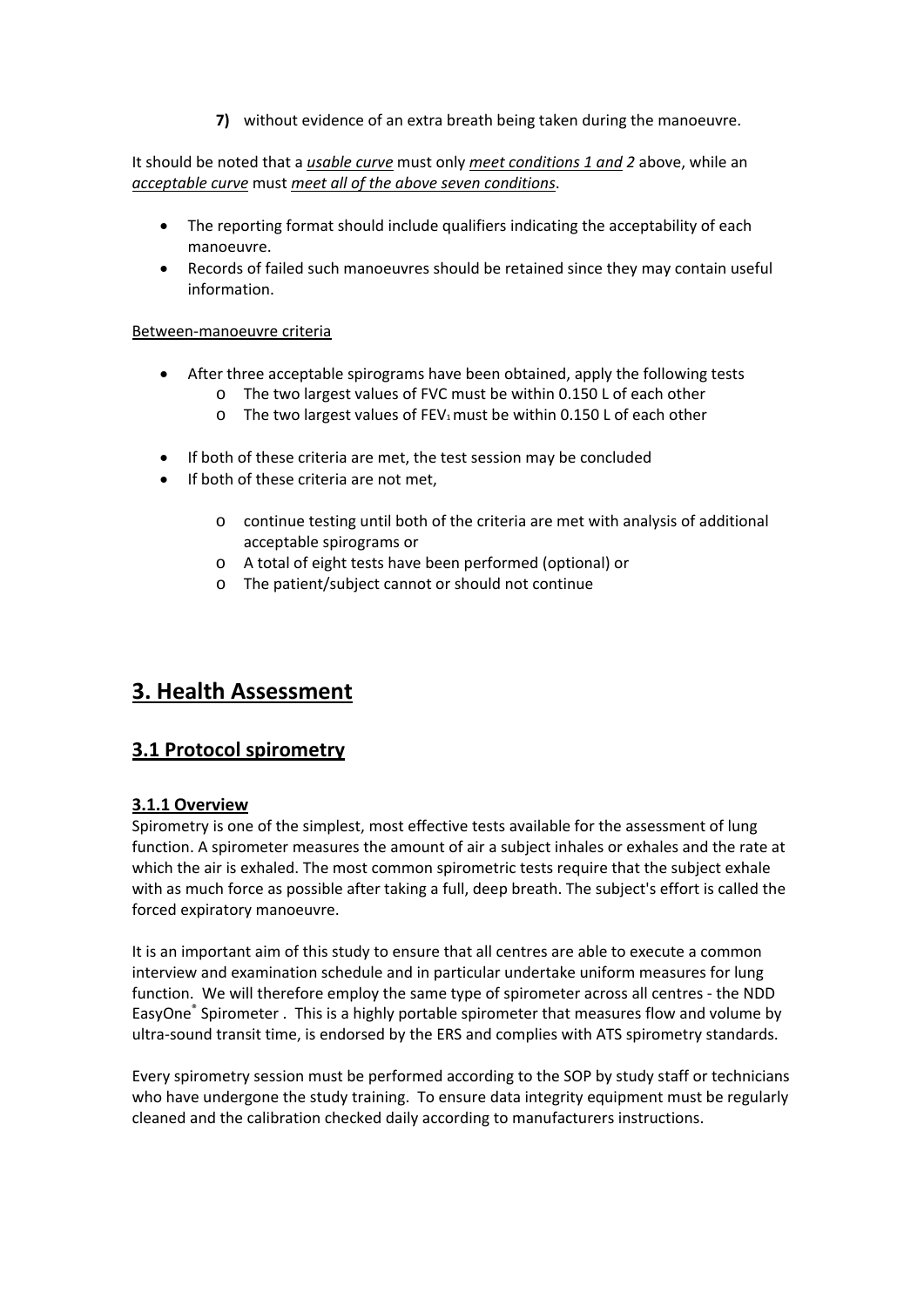#### **3.1.2 Measures During each session the following measures should be collected:**

| <b>Forced Vital Capacity</b><br>(FVC)                                        | The total volume of air exhaled in a forced expiratory manoeuvre. The FVC<br>is useful for detecting restrictive diseases, since lower than expected results<br>may be a sign that the lungs cannot inflate normally. FVC is reduced in<br>people with obstructive and restrictive disorders.  |
|------------------------------------------------------------------------------|------------------------------------------------------------------------------------------------------------------------------------------------------------------------------------------------------------------------------------------------------------------------------------------------|
| <b>Forced Expiratory Volume</b><br>at One Second (FEV <sub>1</sub> )         | The amount of air that a person exhales during the first second of a forced<br>expiratory manoeuvre and is reduced in individuals with airflow<br>obstruction.                                                                                                                                 |
| The ratio of $FEV_1$ to the<br>$FVC$ (FEV <sub>1</sub> /FVC)                 | The most sensitive and specific index of airways obstruction measured by a<br>spirometer. It is obtained by dividing the $FEV1$ by the FVC, and is expressed<br>as a percentage (100 x $FEV1/FVC$ ).                                                                                           |
| <b>Forced Expiratory Volume</b><br>at Six Seconds (FEV <sub>6</sub> )        | The amount of air that a person exhales during the first six seconds of a<br>forced expiratory manoeuvre. Increasing interest is being shown in the<br>FEV <sub>6</sub> , and more particularly in the FEV <sub>1</sub> /FEV <sub>6</sub> ratio, as an alternative to the<br>$FEV1/FVC$ ratio. |
| The ratio of $FEV_1$ to the<br>$FEV_6$ (FEV <sub>1</sub> /FEV <sub>6</sub> ) | An alternative to the $FEV1/FVC$ ratio.                                                                                                                                                                                                                                                        |
| FEF 25-75%                                                                   |                                                                                                                                                                                                                                                                                                |
| <b>MEF 50</b><br>PEF                                                         | Mid Expiratory Flow at 50% of the Vital Capacity<br>Peak Expiratory Flow                                                                                                                                                                                                                       |

## **3.1.3 Location**

Spirometry testing ideally should be performed in a private, temperature‐controlled room. All necessary equipment should be available in the room. Ideally the room should be well lit, preferably with a window, and in a quiet area of the school building. These conditions will improve the quality and reproducibility of the results. For safety, the participant should be seated in a chair with no wheels.

## **Equipment**

The spirometry session should be carried out in a room with the following equipment:

- Sink for hand washing, soap and hand towels
- Containers of:
	- − clean mouthpieces (Spirettes)
	- − nose‐clips
- Containers to collect:
	- − used Spirettes
	- − used nose clips
- Box of tissues
- Alcohol wipes
- Disposal bin
- Clinical gloves
- Chair with arms/without wheels
- Spare AA batteries
- EasyOne Spirometer
- Calibration syringe & syringe adapter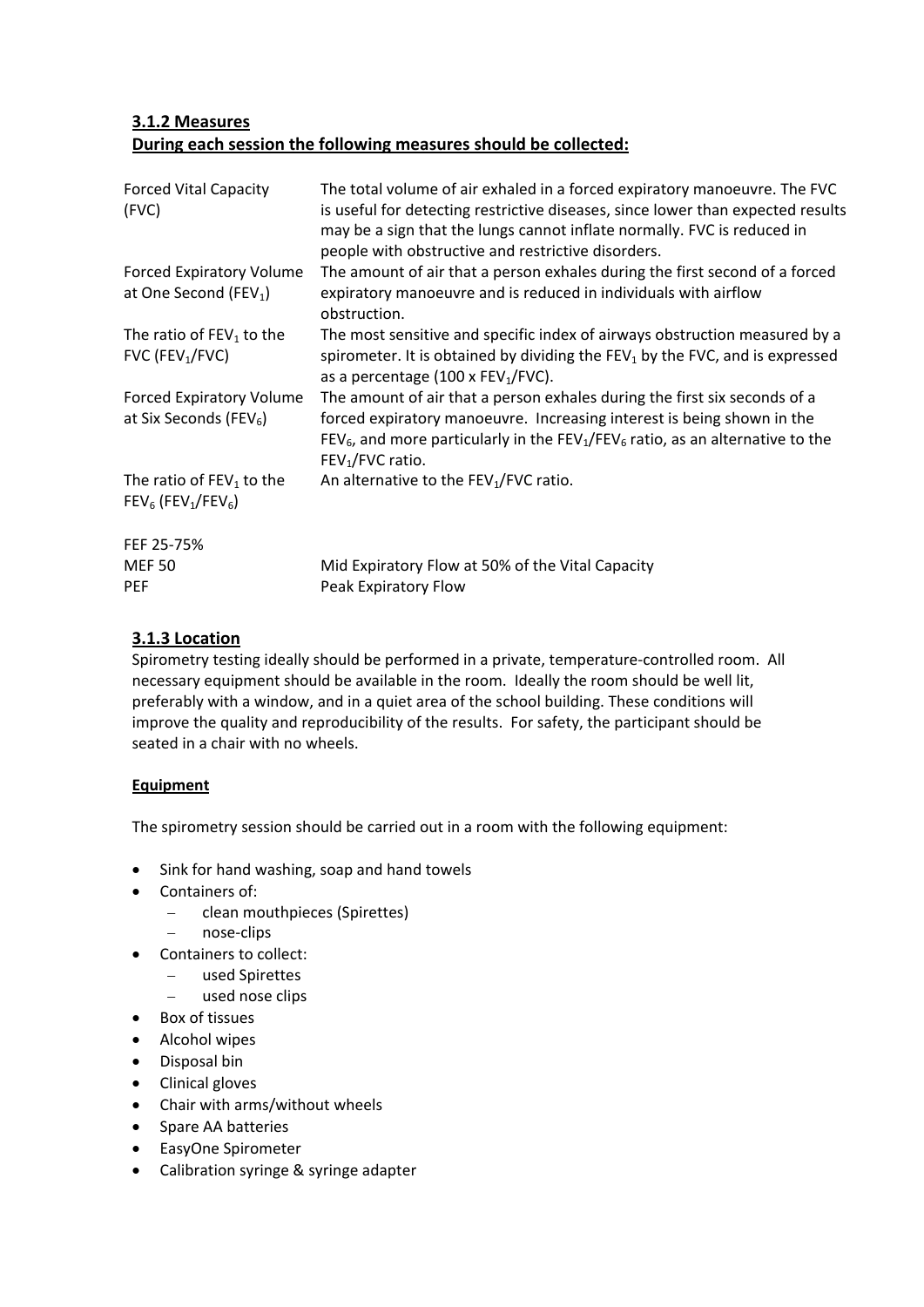**Questionnaires** 

#### **3.1.5 Calibration**

The EasyOne Spirometer has been designed to need no calibration. However, a calibration check should be carried out daily to ensure that the spirometer is reading accurately. Instructions for performing the calibration check are in the NDD EasyGuide technical manual. The calibration syringe and adapter should always be stored next to the spirometer so that the temperature between them is similar. If spirometry is done in the field (outside a clinical setting), it is preferable to keep the spirometer and calibration syringe together overnight to avoid temperature differences at the time of calibration.

#### **3.1.6 Medication use prior to testing**

In order to provide a valid lung function assessment, volunteers should be asked about the use of bronchodilators in the last 4 hours. If the participant has used a beta‐2‐agonist inhaler or an anit-muscarinic inhaler in the last four hours, consider waiting until four hours since last use has elapsed. If this is not possible, proceed.

If the volunteer has not been able to comply with these waiting periods, the spirometry should be done anyway (unless it is feasible that the participant be tested on another day) and medication usage in the last 24 hours should be recorded.

#### **3.1.7 Reasons for rescheduling spirometry testing**

In some instances, spirometry testing may be contraindicated by a temporary condition that would affect the validity of the manoeuvre or endanger the health of the volunteer. These situations are at the discretion of the staff member but may include acute back pain, a respiratory tract infection with unresolved symptoms in the week prior to the visit, or very recent dental work.

Ideally, centres should postpone testing and should re‐schedule the visit for a time when the situation could be expected to be resolved. If volunteers are brought back later for spirometry testing, but the rest of their data are collected on the first visit, then the Spirometry safety questions must be asked again.

#### **3.1.8 Contraindications for testing**

Testing should not be done if the subject has or reports any of the following:

- a heart attack in the last three months
- chest or abdominal surgery in the past 3 months
- a detached retina or eye surgery in the past 1 month
- if they are a woman in the last trimester of pregnancy
- they are taking medication for tuberculosis
- any other co-morbidity (such as unstable angina or pneumonia) that, in the opinion of a local clinician, may affect the performance of the test or impact the volunteer's safety

If a volunteer has or reports any of the conditions above do not proceed with spirometry. If they agree, volunteers may be brought back for retesting at a later date.

#### **3.1.9 Method**

A detailed description of the use and operation of the NDD EasyOne spirometer, together with instructions for coaching the participant, are included in the NDD EasyGuide users' manual. All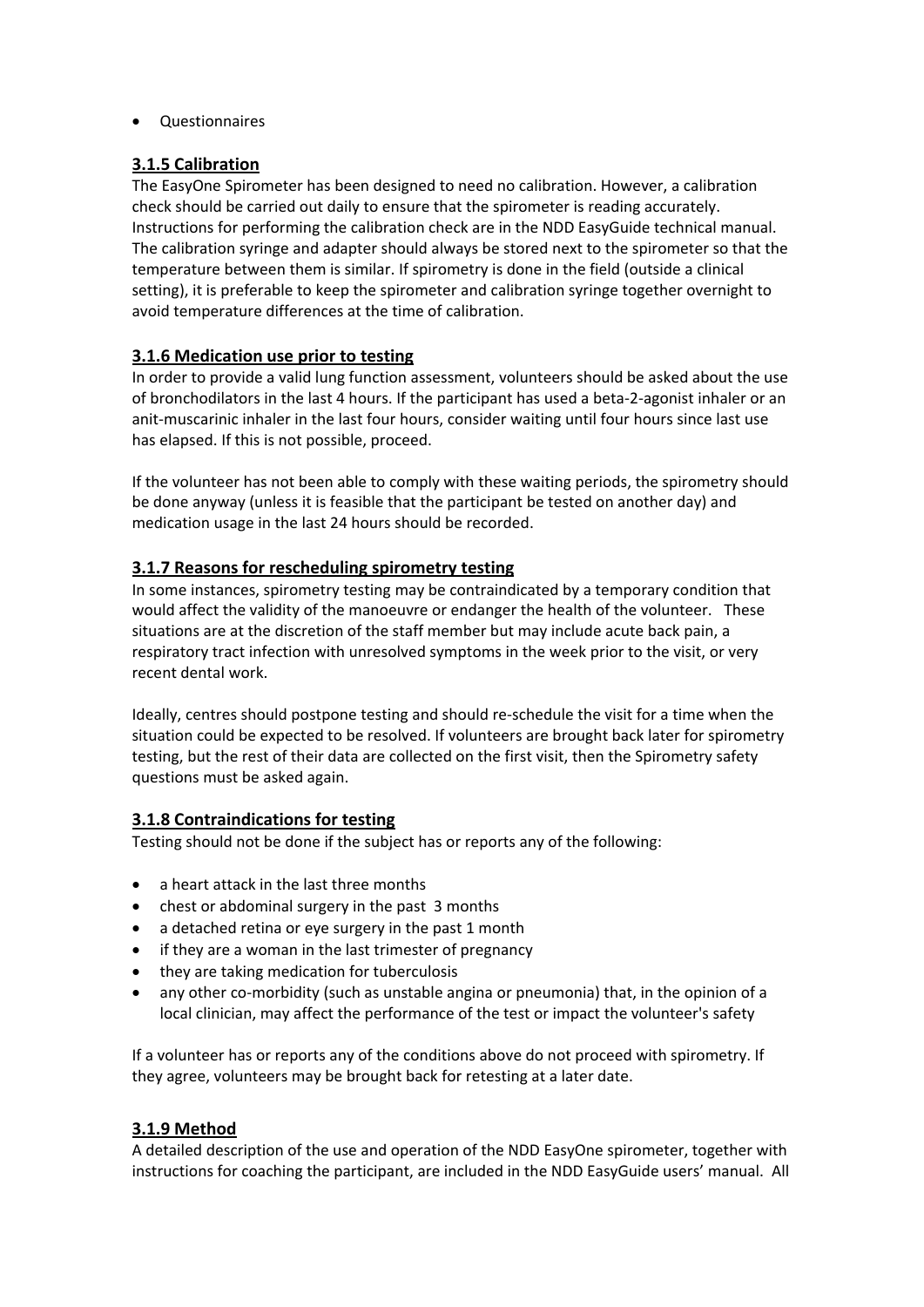study staff who undertake the lung function tests are asked to read this document and to be familiar with its contents. A copy of this document should be kept with each spirometer in case questions about the use of the spirometer arise during testing.

Volunteer information should be entered into the spirometer as prompted. In the ID field enter the subject's unique ID. Do not enter the centre number or sample number. Do not enter the subject's name.

As prompted enter the age, height, weight, ethnic category, gender, smoking status and the ID of the lung function assistant undertaking the test.

If after safety questions it is decided to reschedule the session, document the potential safety issues in questionnaire II. Ensure that the same questionnaire is recalled for use if a second visit is arranged.

If testing is to proceed offer volunteers the opportunity to use toilet facilities before testing. Instruct them to loosen any tight clothing that might restrict inspiration. Testing should be conducted with the volunteer seated, upright and with chin slightly elevated on a chair with arms but no wheels. The chair is a safety measure to support the participant in case s/he faints during the manoeuvre.

Staff should wash their hands before the start of the test and use a tissue to remove mouthpieces (the Spirette) from the storage container. If appropriate allow the volunteer to insert the clean Spirette into the spirometer. Be careful to ensure that the arrow on the Spirette is lined up with the arrow on the spirometer.

All manoeuvres should be performed with the participant wearing a nose clip. This clip prevents air from moving through the nose during the test.

Explain that the purpose of the test is to take some measurements to check on the health of the lungs. Emphasize that, although the procedure does not hurt, in order to get useful and valid results he/she must breathe out as hard and as fast and for as long as is possible when told to do so, and will need to repeat the procedure a few times.

#### **3.1.9.1 The manoeuvre**

Explain that the volunteer should take in as deep a breath as possible, and when his/her lungs are totally full, quickly position the mouthpiece and BLAST out the air as hard and as fast as possible. A vigorous demonstration of the manoeuvre will help the volunteer understand the manoeuvre much more quickly. Demonstrate the correct positioning of the mouthpiece. Take a deep breath and emphasize the full depth of inhalation. Then demonstrate a dramatic blast out as fast as possible. Because the adequacy of these manoeuvres is highly dependent on volunteer effort, staff must guide the volunteer through the technique. It is extremely important to inhale as fully as possible and to exhale very forcefully, and as much as possible. Tell the volunteer when to start taking in a deep breath and to put the mouthpiece in his/her mouth. Then tell them to blast out the air and to continue exhaling for at least 6 seconds. Observe their body language as he/she attempts to follow the instructions, and encourage them to continue blowing out smoothly without re‐breathing. Instruct the participant to remain erect and not to bend over during the manoeuvre.

Follow the procedures outlined in sections 5.2 to 5.4 of the NDD EasyGuide users' manual. Follow the computer prompts until a successful test session has been obtained. A successful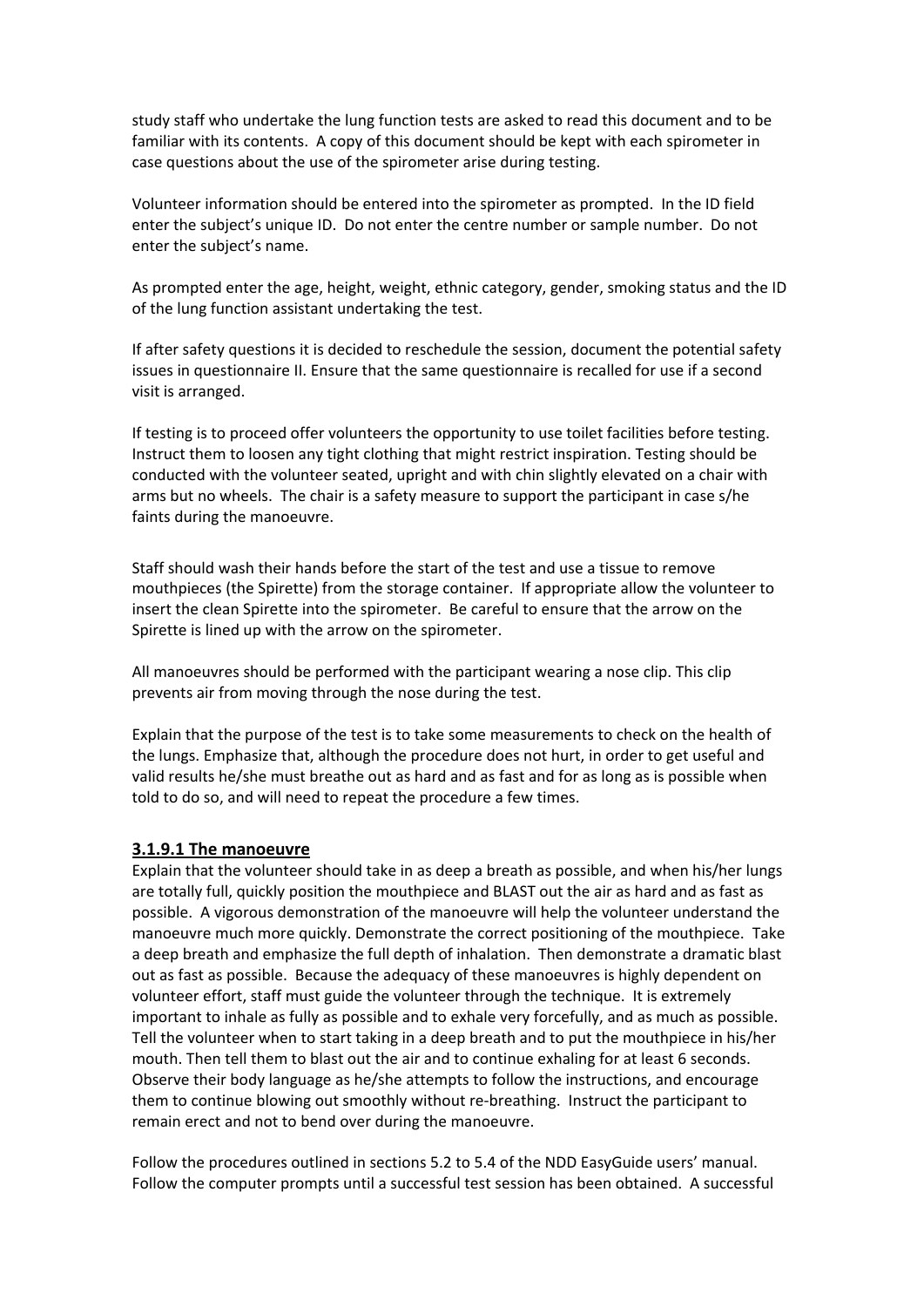test session is defined as at least three acceptable manoeuvres, with both the two best  $FEV<sub>1</sub>s$ and the two best FVCs from these manoeuvres within 200 ml of each other.

#### **3.1.9.1 Acceptable and reproducible manoeuvres**

"Acceptable" is defined as a manoeuvre that is free from error. "Reproducible" is defined as being without excessive variability between manoeuvres.

Many factors will result in error, including hesitation or false starts, cough, variable effort, glottis closure, early termination and leaks.

Three acceptable manoeuvres are needed to be 'reproducible'. The two highest values for FVC and  $FEV<sub>1</sub>$  taken from acceptable forced expiratory manoeuvres should not vary more than 200 millilitres from the second highest FVC and FEV<sub>1</sub>. It is also important to monitor the volumetime curves to determine if the size and shapes of the curves are reproducible.

When errors occur, review them with the volunteer before proceeding with additional manoeuvres. You may wish to repeat a demonstration manoeuvre. Demonstrate the correct placement of the mouthpiece, emphasize the maximum depth of inhalation, and then blast out the air. If the volunteer tries again and the reproducibility criteria are not met, continue the test as needed (up to a total of five manoeuvres), assuming that the volunteer is able to continue.

Some volunteers may never be able to provide three reproducible manoeuvres. The goal of each session is to meet the acceptability and reproducibility criteria, but these are not absolute requirements for data to be used. Previous studies have shown that inability to perform reproducible spirometry, even with good coaching, is an important risk factor in predicting future health.

Centres may wish to discuss lung function results with their volunteers and will therefore wish to compare test results with predicted values. The NDD EasyOne spirometer offers a number of published predicted values, most of which were derived from studies of largely Caucasian participants. We recommend the use of the ERS/ECC's reference values.

The quality grades allow you to assess the reliability of the measurement result. Quality grades A to C indicate a reliable result. A quality grade between D and F indicates inadequate test quality. The result must then be interpreted with caution. The quality ratings can be activated or deactivated under "Configuration". See also Chapter 8.

| <b>Rating</b> | <b>Criteria in Diagnostic mode</b>               | <b>Criteria in Frontline and NLHEP mode</b> |
|---------------|--------------------------------------------------|---------------------------------------------|
| A             | At least 3 acceptable tests (for age < 6: 2      | At least 2 acceptable tests AND the         |
|               | acceptable) AND the difference between the       | difference between the two FEV1 and         |
|               | best two FEV1 and FVC values is equal to or      | FEV6 values is equal to or less than        |
|               | less than 100ml (80ml if $FVC < 1.0$ L; for age  | 100ml                                       |
|               | < 6: 80ml or 8% of FVC whichever is greater)     |                                             |
| <sub>R</sub>  | At least 3 acceptable tests (for age < 6: 2      | At least 2 acceptable tests AND the         |
|               | acceptable) AND the difference between the       | difference between the two FEV1 and         |
|               | best two FEV1 and FVC values is equal to or      | FEV6 values is equal to or less than        |
|               | less than 150ml (100ml if FVC $<$ 1.0 L; for age | 150 ml                                      |
|               | < 6: 100ml or 10% of FVC whichever is            |                                             |
|               | greater)                                         |                                             |
| $\mathsf{C}$  | At least 2 acceptable tests AND the              | At least 2 acceptable tests AND the         |

The table below defines the criteria for the classification of quality grades: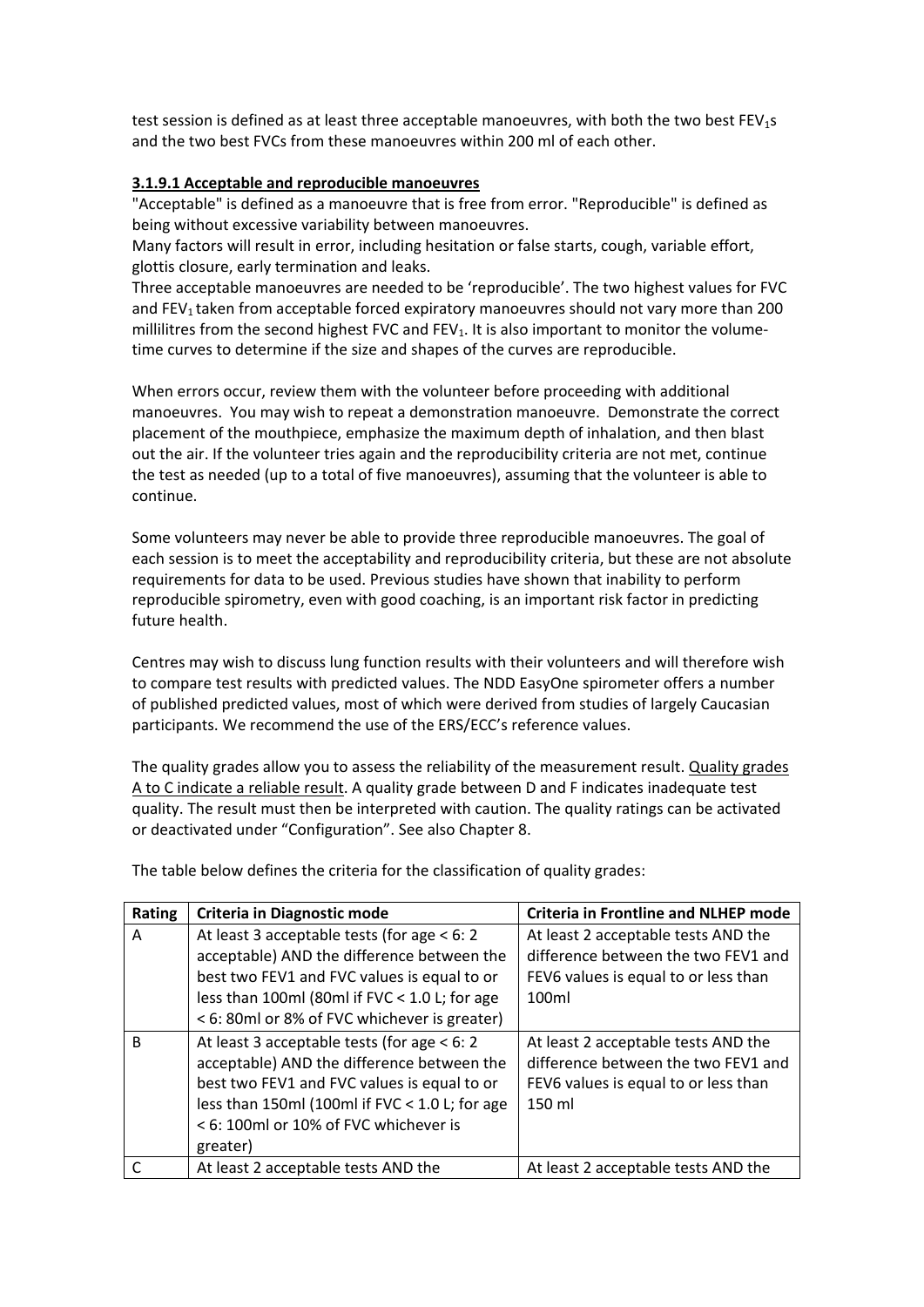|   | difference between the best two FEV1 and<br>FVC values is equal to or less than 200ml<br>$(150ml$ if FVC < 1.0 L; for age < 6: 150ml or<br>15% of FVC whichever is greater)                         | difference between the two FEV1 and<br>FEV6 values is equal to or less than<br>200 ml                                                                                                             |
|---|-----------------------------------------------------------------------------------------------------------------------------------------------------------------------------------------------------|---------------------------------------------------------------------------------------------------------------------------------------------------------------------------------------------------|
| D | At least 2 acceptable trials but the results<br>are not reproducible. Quality message<br>"Result not reproducible" OR only one<br>acceptable trial. Quality message: "Only one<br>acceptable trial" | At least 2 acceptable trials but the<br>results are not reproducible. Quality<br>message "Result not reproducible"<br>OR only one acceptable test. Quality<br>message "Only one acceptable trial" |
|   | No acceptable test available                                                                                                                                                                        | No acceptable test available                                                                                                                                                                      |

## **3.1.10 Reference values**

Centres may wish to discuss lung function results with their volunteers and will therefore wish to compare test results with predicted values. The NDD EasyOne spirometer offers a number of published predicted values, most of which were derived from studies of largely Caucasian participants. Four ethnic correction settings are available that allow you to customize the amount of adjustment that is made for selected racial groupings. Consult the EasyGuide users' manual, sections 8 and 12, for more information regarding the use of prediction equations.

## *Test settings:*

| <b>Related to</b>                      | <b>Choice</b>     |
|----------------------------------------|-------------------|
| Predicted                              | ERS/ECC           |
| <b>Best Value Selection "ValueSel"</b> | <b>Best Value</b> |
| Interpretation                         | <b>NONF</b>       |

## **3.1.11 Spirometer Calibration, Maintenance, and Hygiene**

The EasyOne spirometer is designed to reduce the need for cleaning and maintenance (see sections 13 and 14 in the EasyGuide users' manual). The surface of the spirometer and cradle may be cleaned by wiping with a damp cloth. If a more thorough cleaning is desired, the spirometer and its spirette cavity may be cleaned with an alcohol wipe or a soft cloth that has been lightly moistened with isopropyl alcohol. Do not let liquids flow into the Spirette cavity of the spirometer while cleaning. The disposable Spirette eliminates the need for cleaning the spirometer between patients. The Spirettes are designed for single patient use only, and must be removed and disposed of after each volunteer. Nose clips should be thoroughly cleaned after each use with hot water and detergent, allowed to dry and then wiped with alcohol.

It is recommended that staff and, if possible the volunteers, wash their hands before and after testing and that proper attention be given to environmental controls in settings where tuberculosis or other diseases spread by droplet nuclei are likely occur. Volunteers with evidence of obvious upper respiratory infections should not be tested, but rather asked if they may be tested at a later date.

On each day it will be used, the spirometer should be first calibrated with a 3.00‐Liter syringe that has been stored next to the spirometer. The NDD calibration adapter for connecting the syringe with the spirometer is required for calibration. Beyond battery replacement and the calibration check, no maintenance is required or recommended on the spirometer or cradle. No service should be performed on the spirometer except by manufacturer‐authorised personnel.